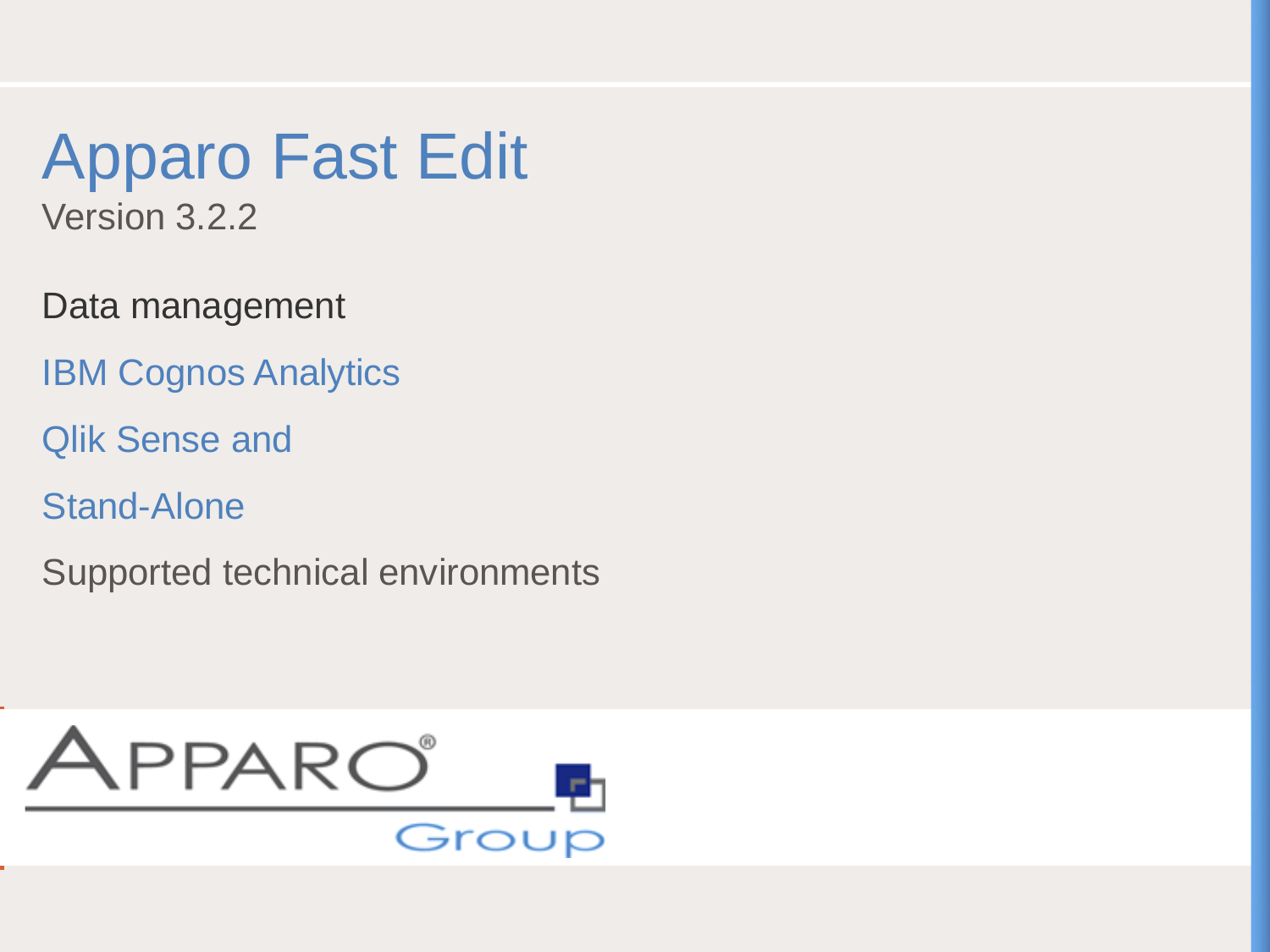

- Apparo Fast Edit for **IBM Cognos Analytics**
- Apparo Fast Edit for **Qlik Sense**
- Apparo Fast Edit **Stand-Alone** (no BI-System)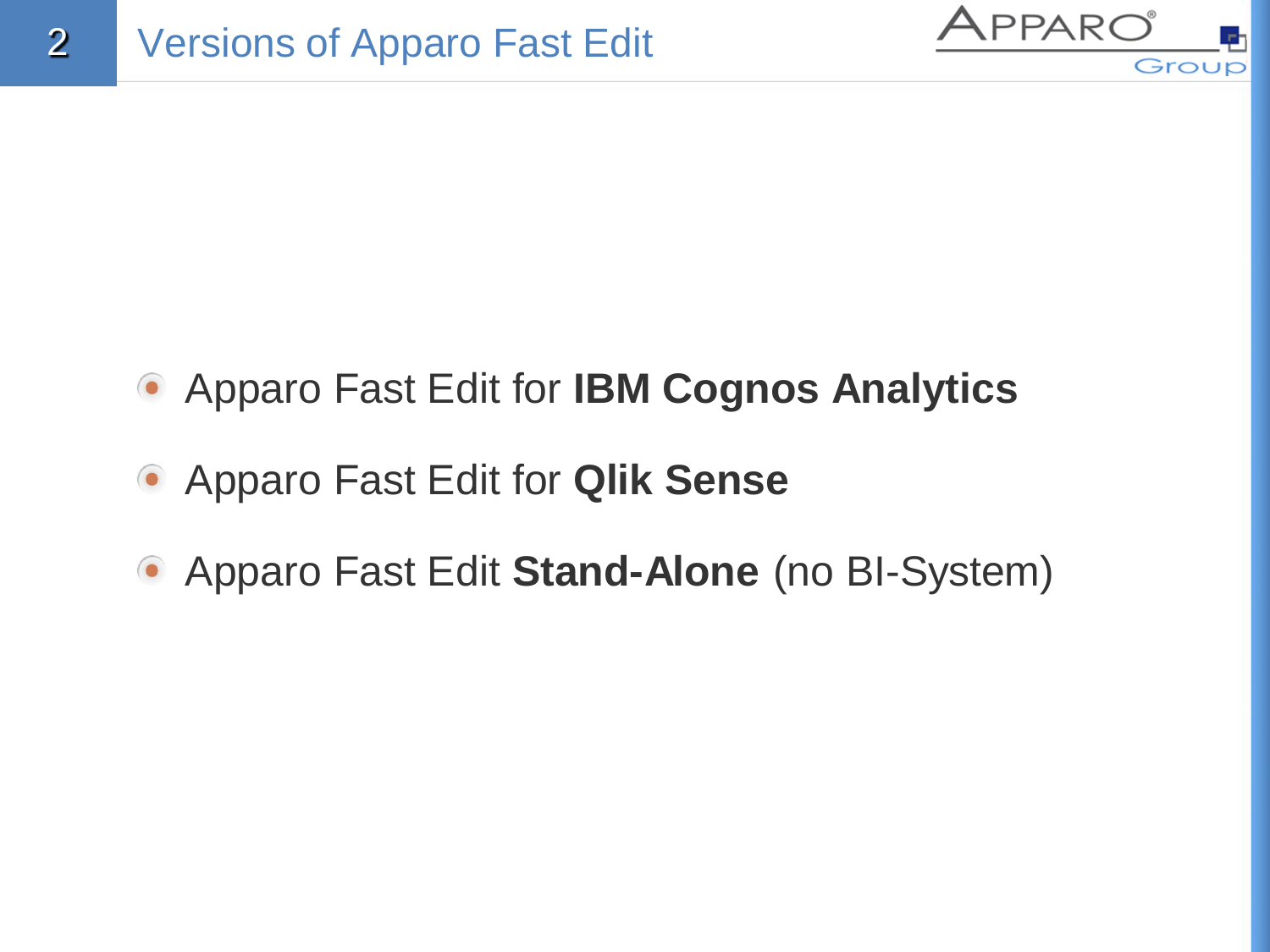

## For Apparo Fast Edit and **IBM Cognos BI / Analytics**

- Microsoft Windows 2008-2019  $\bullet$
- **Linux (CentOS/SUSE/IBM Red Hat, 64 Bit only)**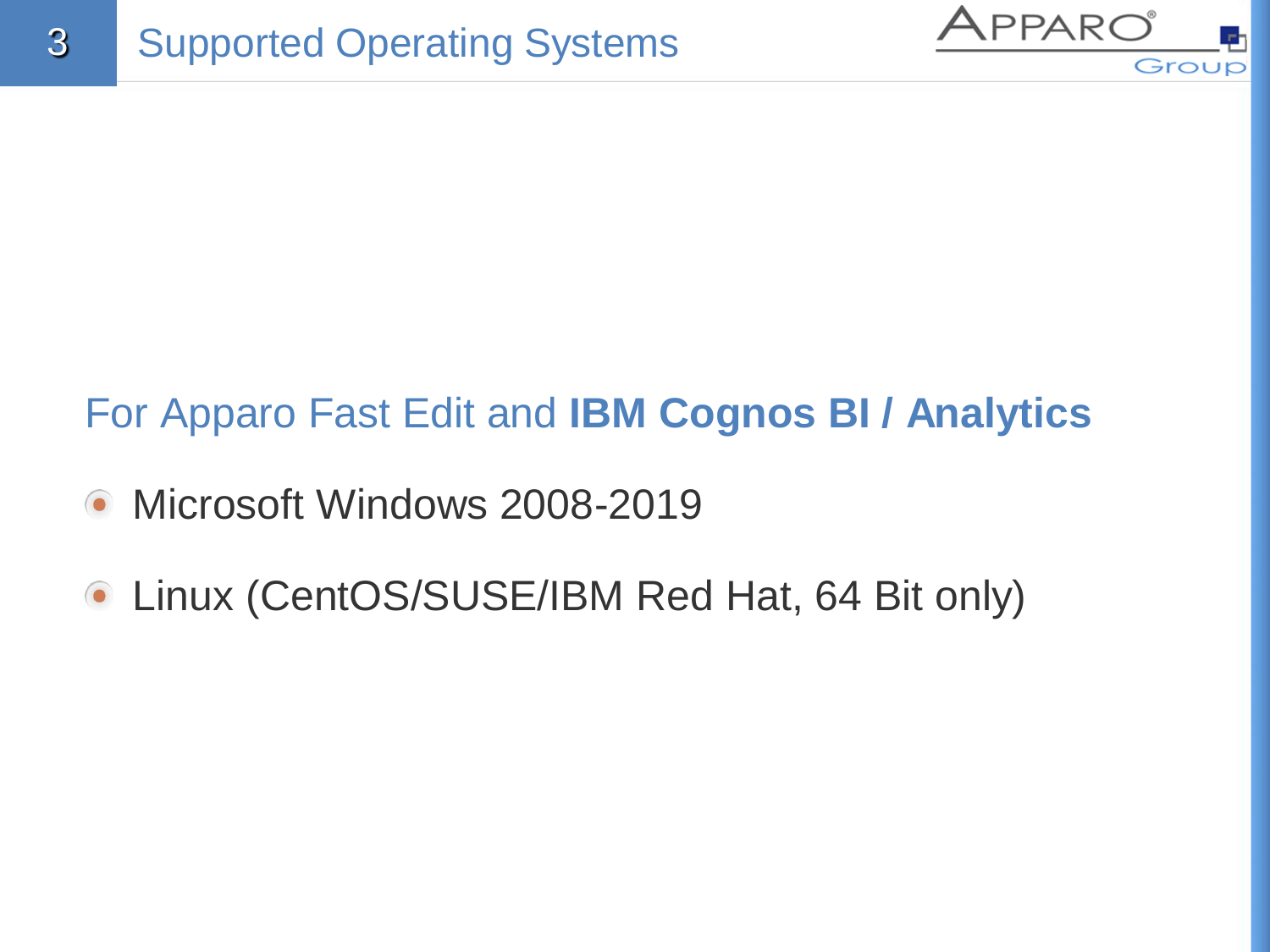

## For Apparo Fast Edit and **Qlik Sense**

- Microsoft Windows 2008-2019
- AWS with Kubernetes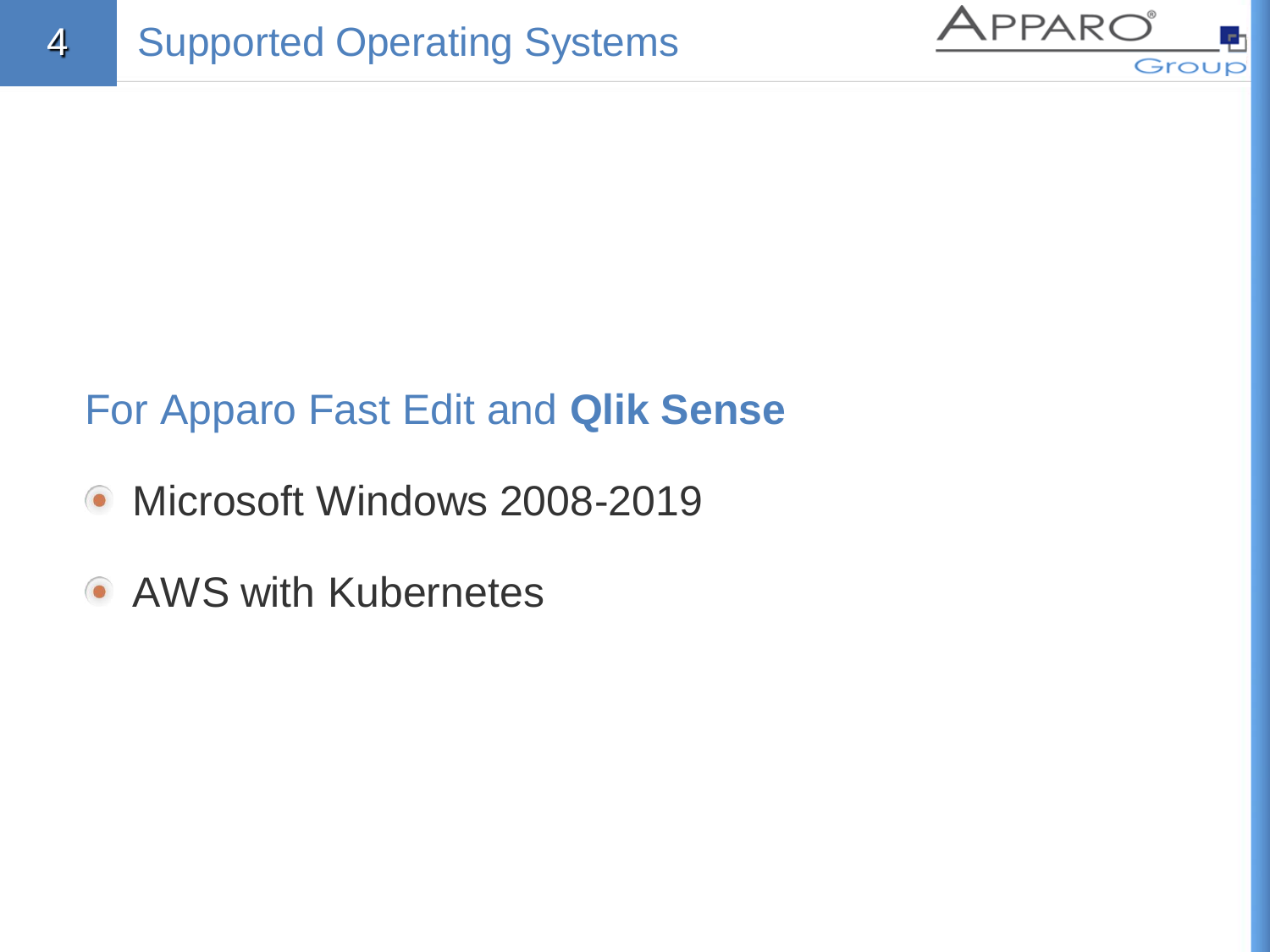

## For Apparo Fast Edit and **Stand-Alone**

- Microsoft Windows 2008-2019  $\bullet$
- Linux (Suse/IBM RedHat), 64 Bit
- AWS with Kubernetes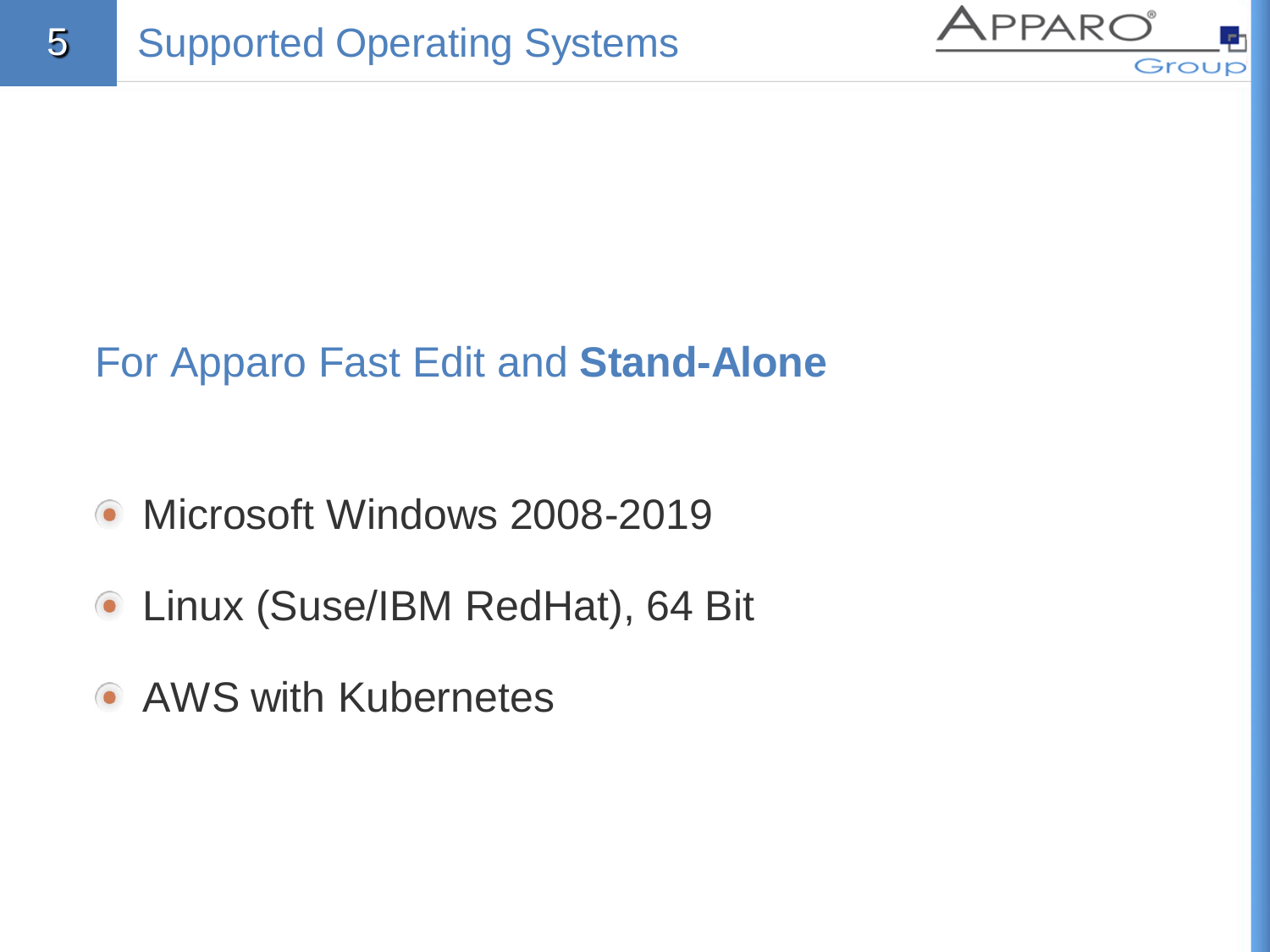

Supported Databases for the **Apparo Repository**:

- Oracle 10g-19c
- Microsoft SQL Server 2008-2019  $\bullet$
- IBM DB2 9-11.5  $\bullet$
- Internal Java Database  $\bullet$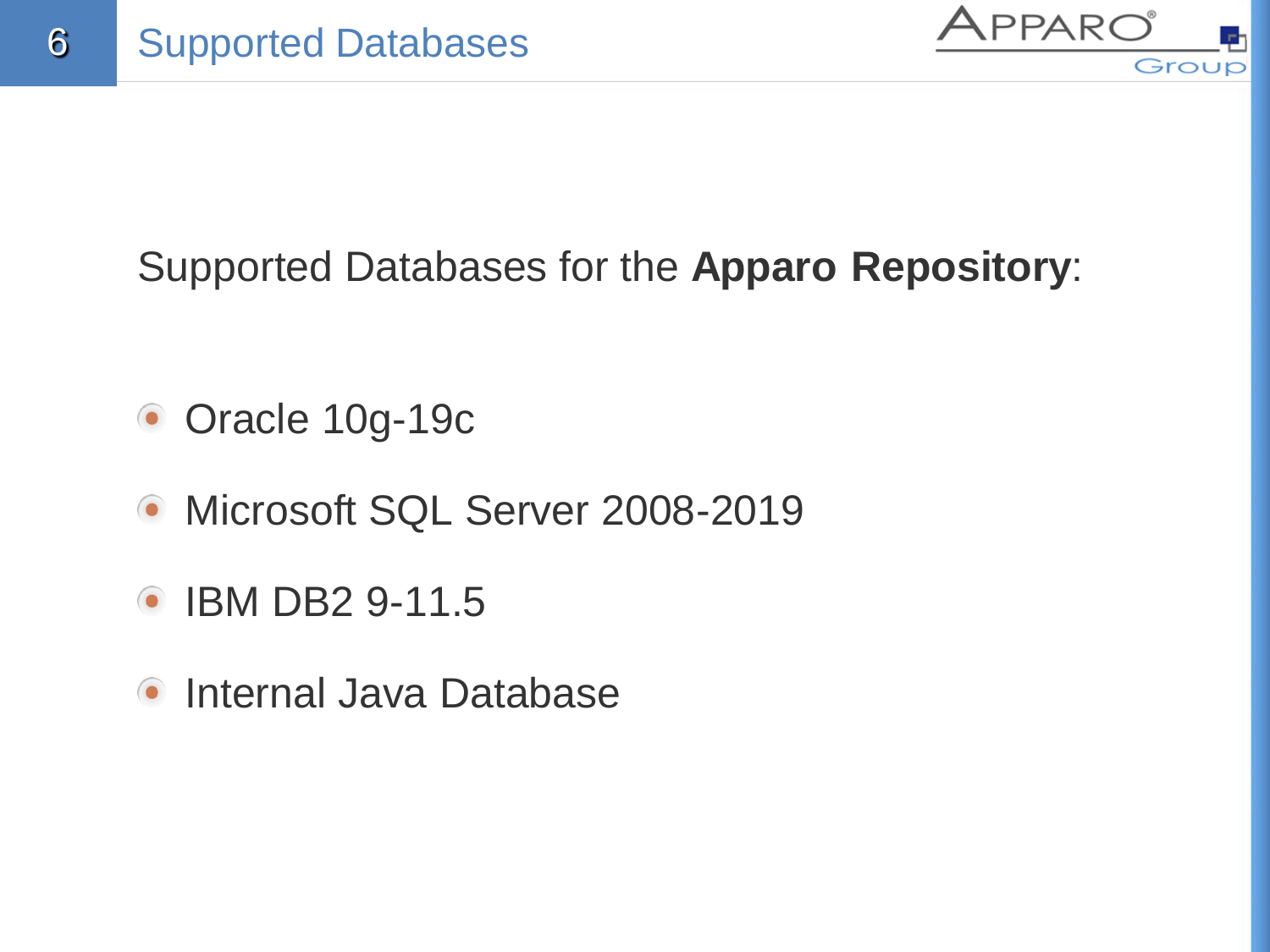

Oracle 10g-19c (Client und JDBC), Oracle Exadata  $\bullet$ 

APPARC

- Microsoft SQL Server 2008-2019  $\bullet$
- IBM DB2 9.0-11.5 LUW/i/z (Client and JDBC)  $\bullet$
- IBM i Series / IBM Netezza / IBM dashDB  $\bullet$
- Exasol
- **Snowflake**  $\bullet$
- Apache Derby  $\bullet$
- SAP HANA, Sybase ASE, IQ, SQL Anywhere  $\bullet$
- **Teradata**
- $\bullet$ **Postgres**
- Informix, MySQL  $\bullet$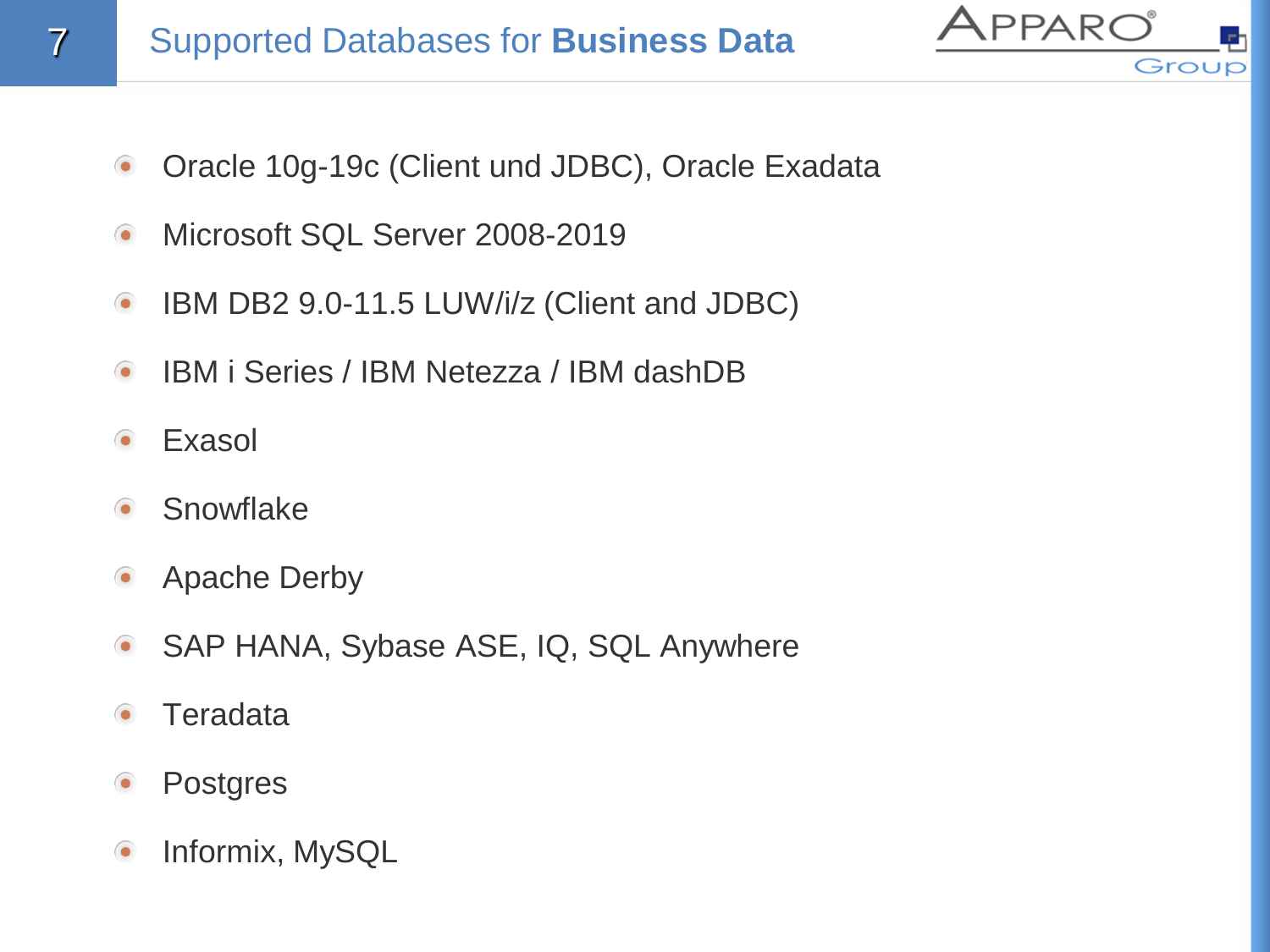



- **VMWare ESX/ESXi**
- **AWS, Azure**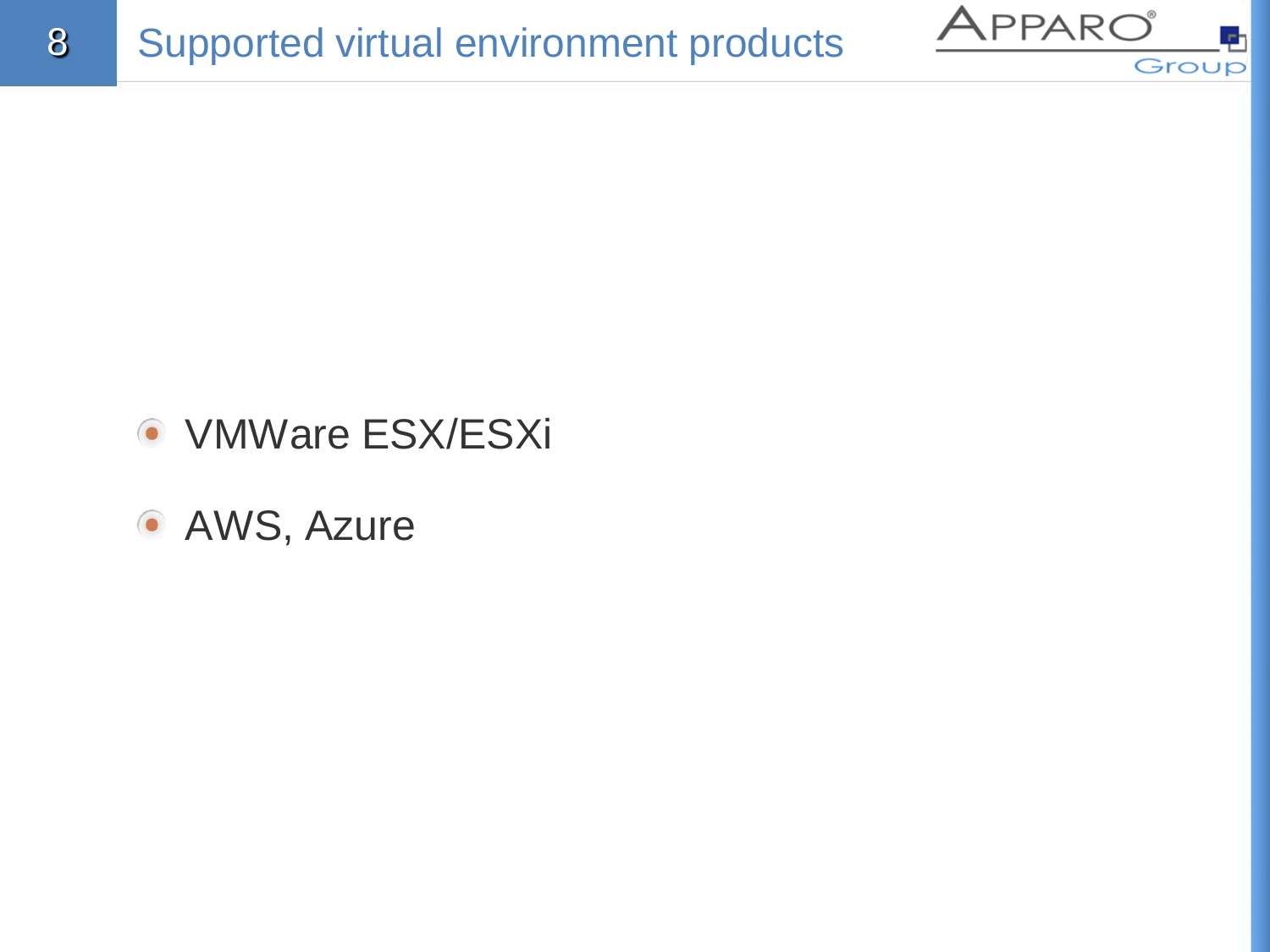

All popular browsers such as Microsoft Edge, Firefox, Chrome, and Apple Safari can be used.

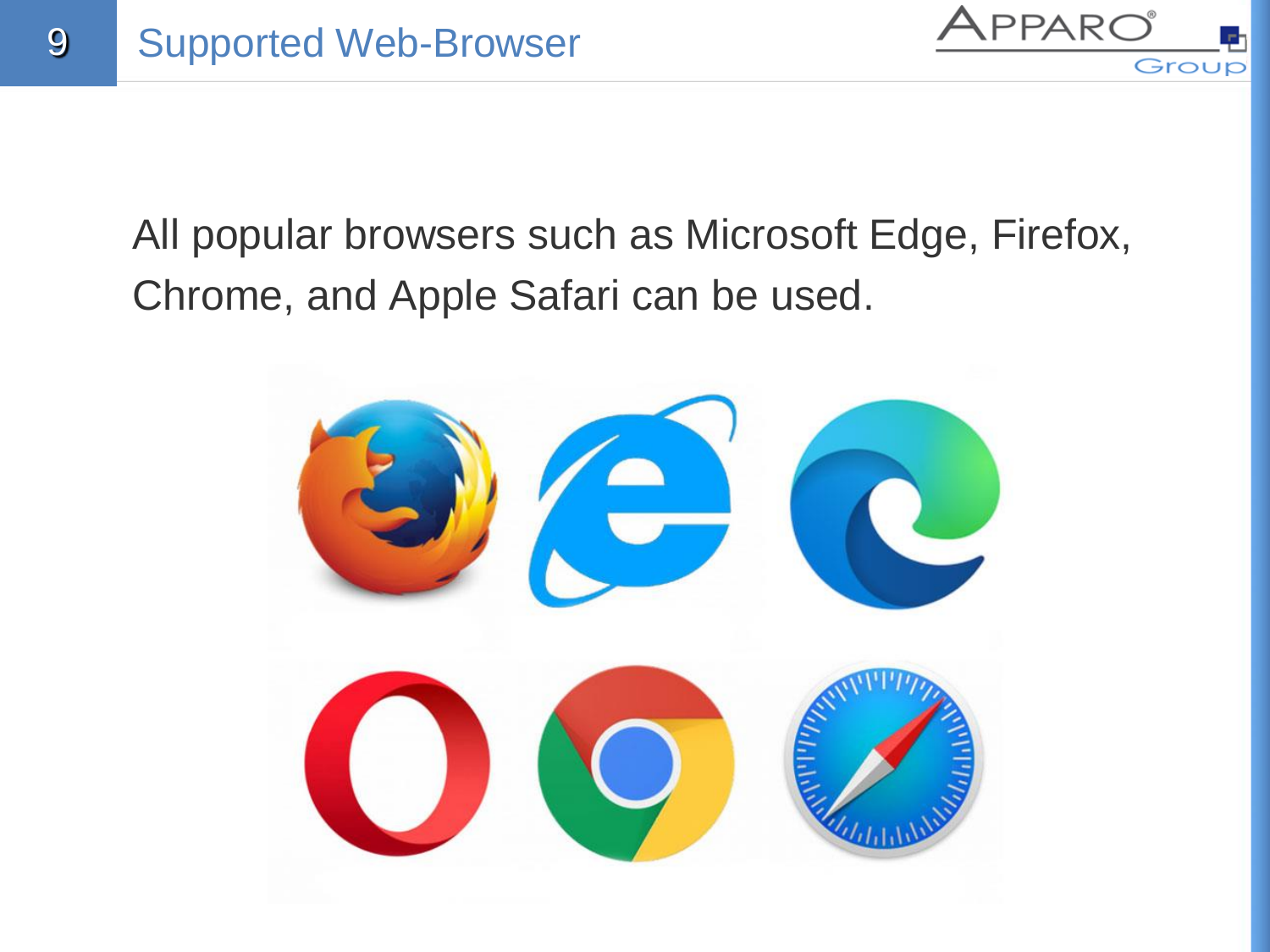

- OpenJDK 8 (Adopt) support until year 2023
- **Oracle Java 8**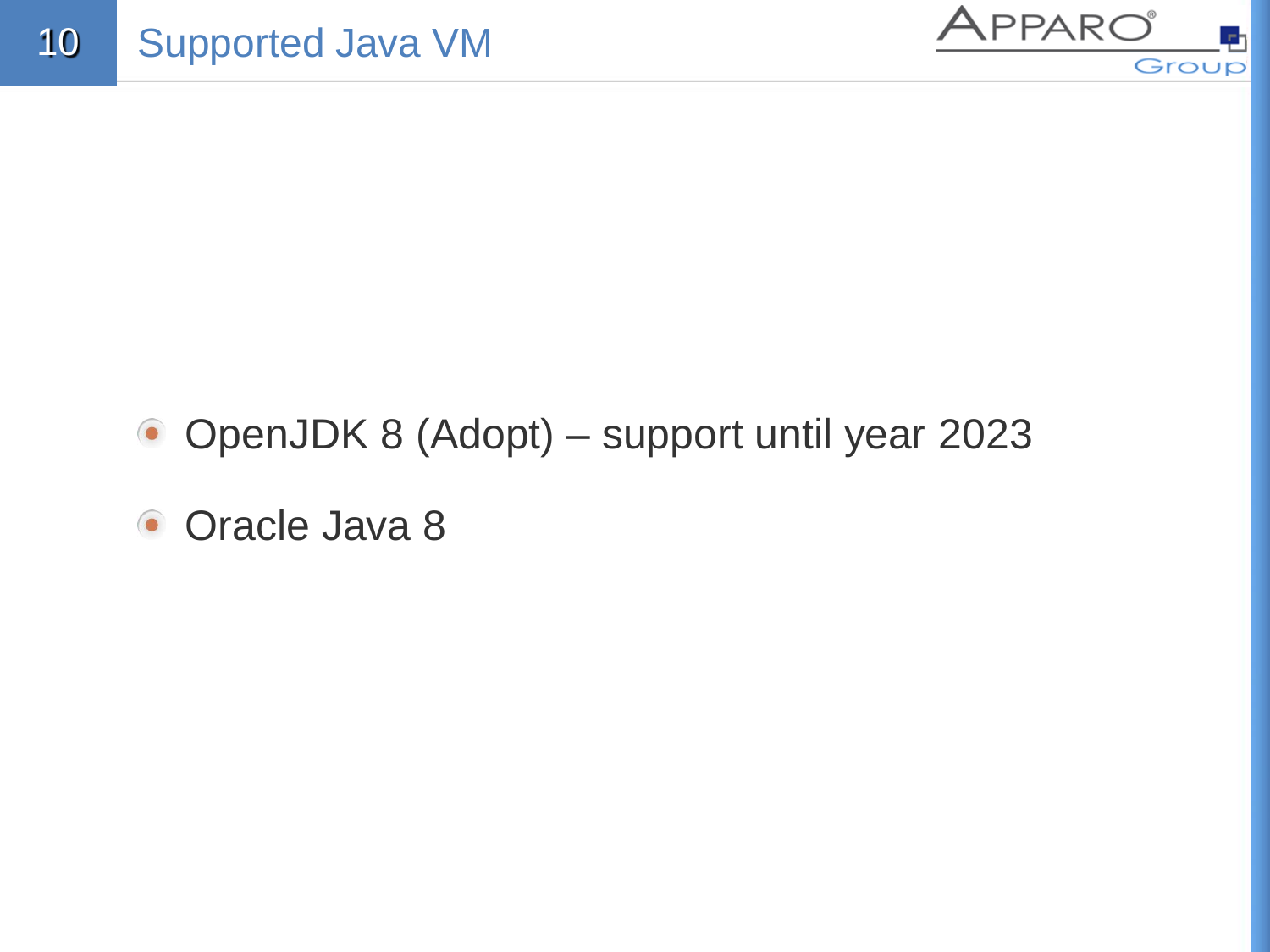

- Microsoft IIS  $\bullet$
- Apache 2.4
- IBM Webserver (IHS) (Cognos Analytics version only)  $\bullet$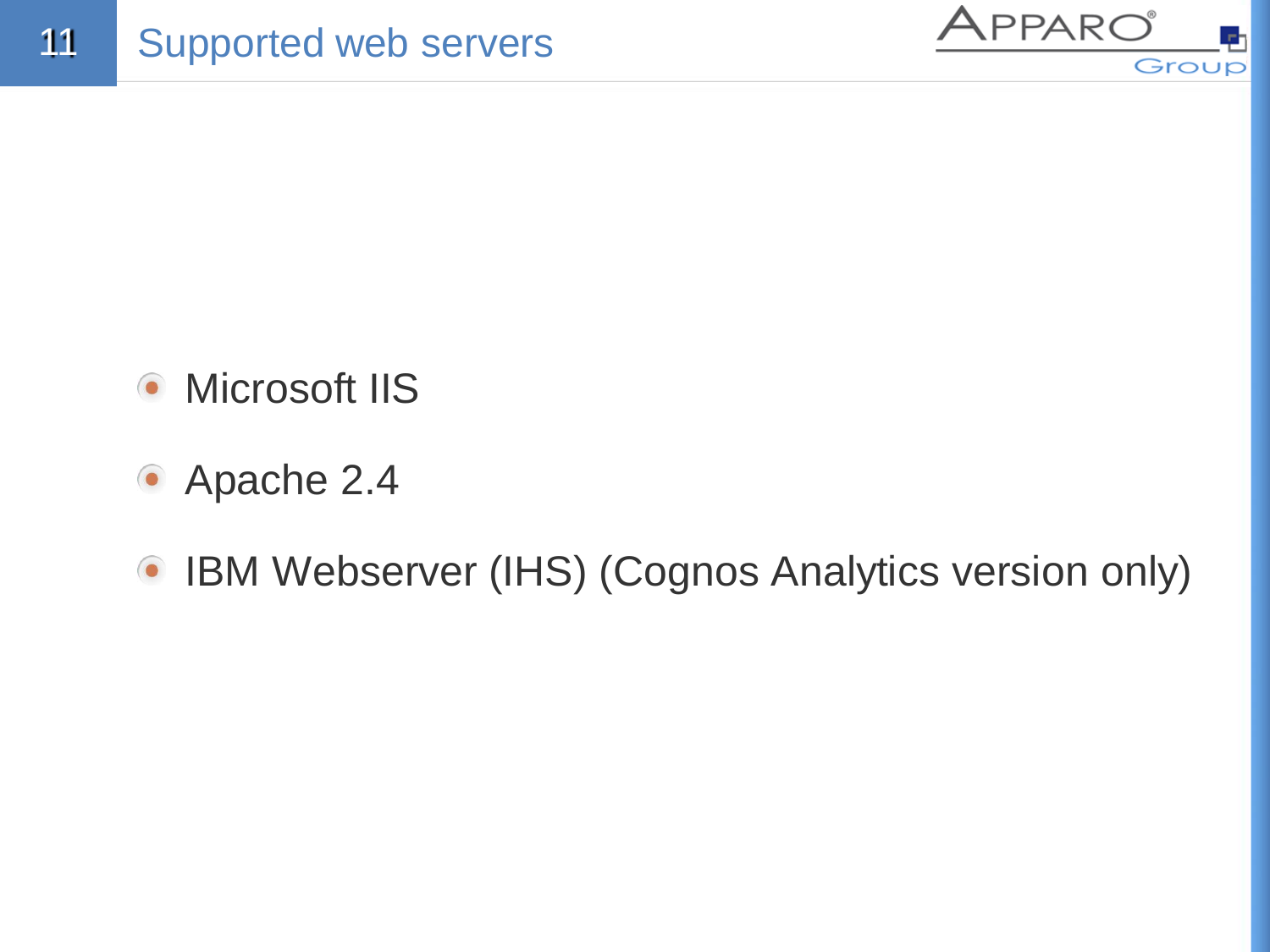

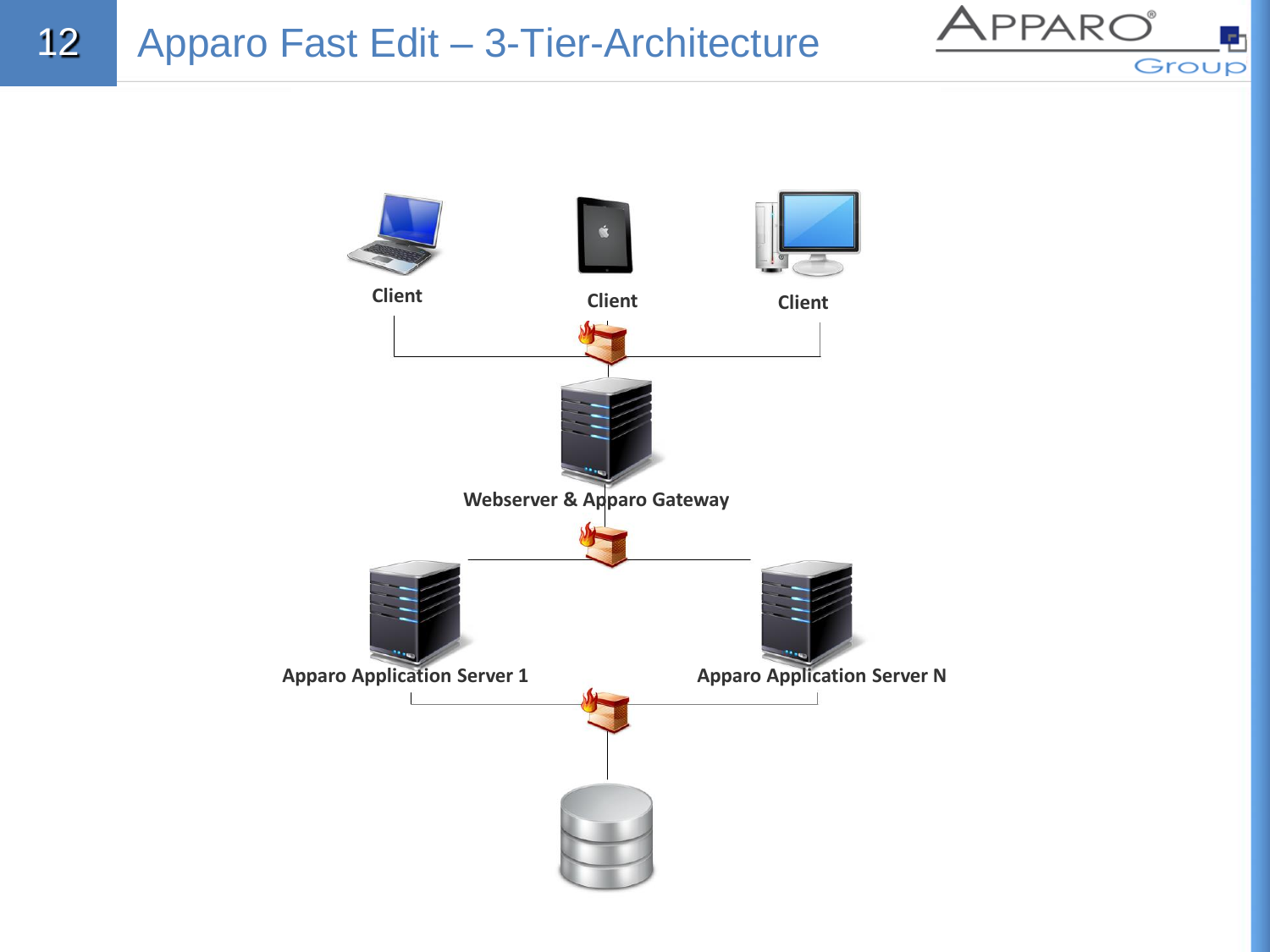

- Web-Server / Apparo Gateway (Tier 1) and
- Application-Server (Tier 2)

It is possible to use different OS for each tier.